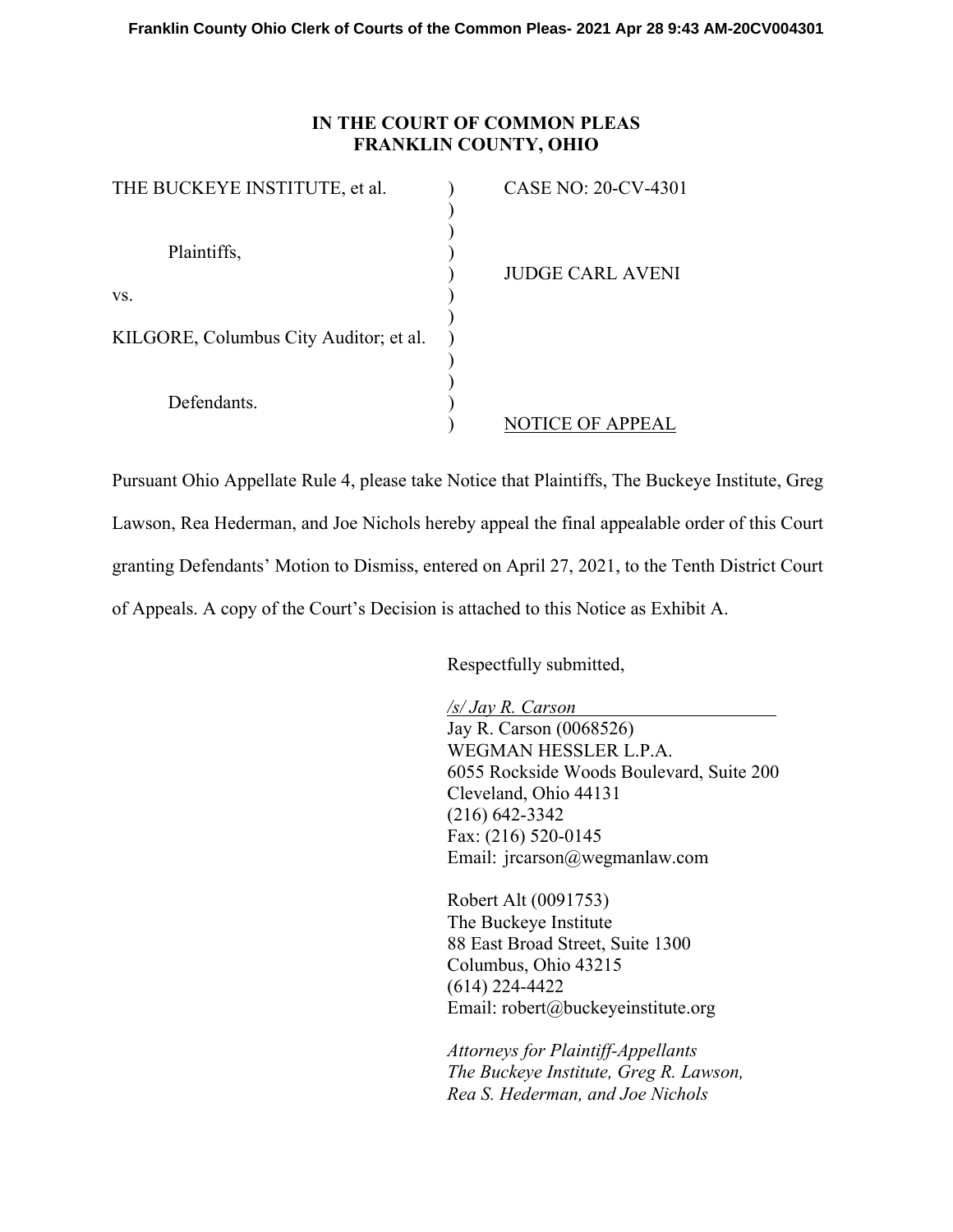# **CERTIFICATE OF SERVICE**

The undersigned hereby certifies that all parties of record were served with this Notice via the Court's electronic filing system, this 28<sup>th</sup> day of April 2021.

> */s/ Jay R. Carson*  Counsel for Plaintiffs/Appellants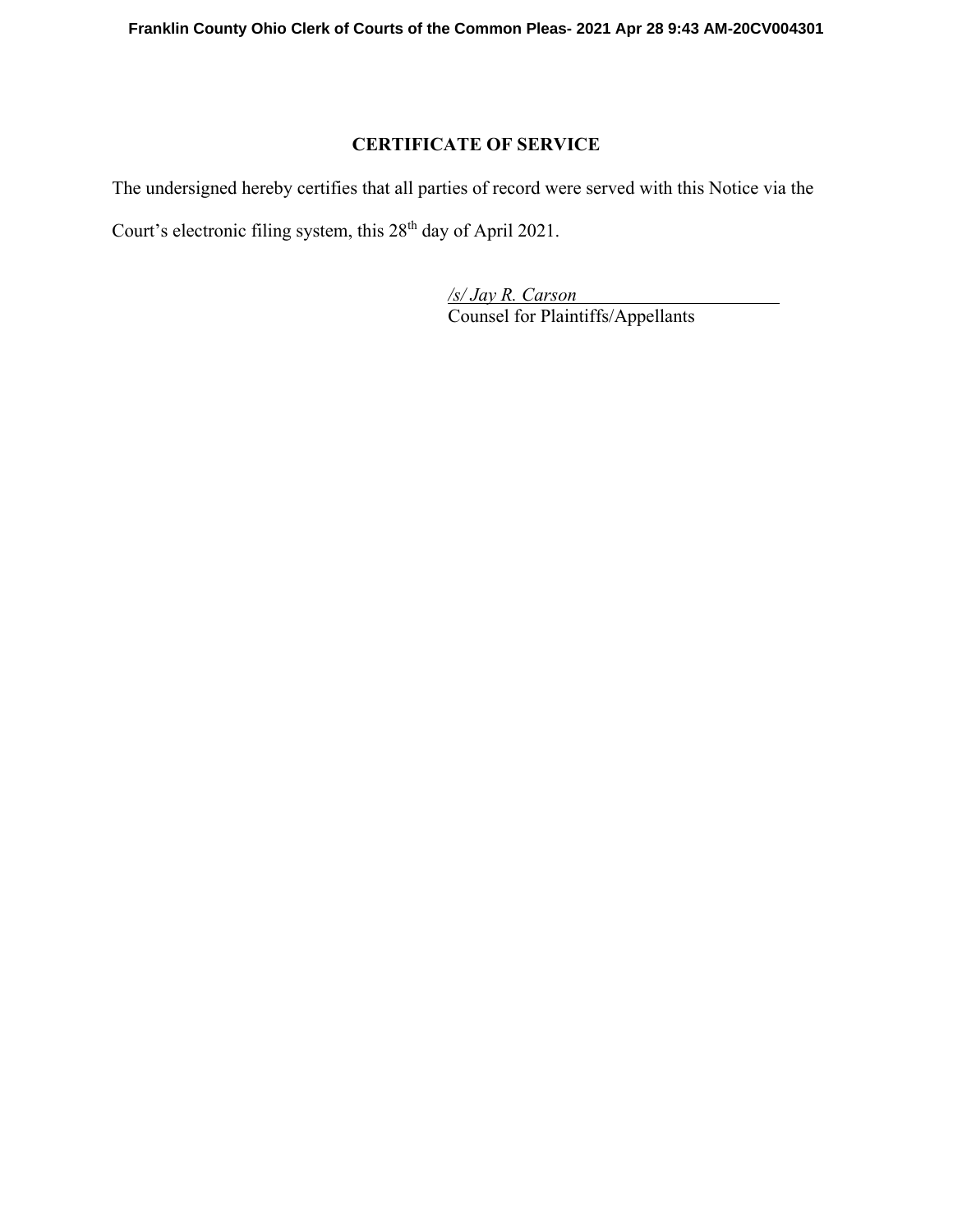### **IN THE COURT OF COMMON PLEAS OF FRANKLIN COUNTY, OHIO CIVIL DIVISION**

| THE BUCKEYE INSTITUTE, ET AL.                                   |                |                                                                                                                                         |  |
|-----------------------------------------------------------------|----------------|-----------------------------------------------------------------------------------------------------------------------------------------|--|
| Plaintiffs,                                                     |                | <b>Case No. 20CV004301</b>                                                                                                              |  |
| -v-                                                             | $\ddot{\cdot}$ | <b>JUDGE CARL A. AVENI</b>                                                                                                              |  |
| <b>MEGAN KILGORE, ET AL.</b>                                    |                |                                                                                                                                         |  |
| <b>Defendants</b>                                               |                |                                                                                                                                         |  |
|                                                                 |                | <b>DECISION AND ENTRY GRANTING DEFENDANT COLUMBUS CITY AUDITOR</b><br><b>MEGAN KILGORE'S MOTION TO DISMISS FILED AUGUST 25, 2020</b>    |  |
|                                                                 | <b>AND</b>     | DECISION AND ENTRY GRANTING DEFENDANT ATTORNEY GENERAL YOST'S                                                                           |  |
| <b>MOTION TO DISMISS FILED SEPTEMBER 28, 2020</b><br><b>AND</b> |                |                                                                                                                                         |  |
|                                                                 |                | DECISION AND ENTRY DENYING DEFENDANT COLUMBUS CITY AUDITOR<br><b>MEGAN KILGORE'S MOTION TO STRIKE PLAINTIFFS' BRIEF IN OPPOSITION</b>   |  |
|                                                                 | <b>AND</b>     | TO DEFENDANT KILGORE'S MOTION TO DISMISS FILED SEPTEMBER 16, 2020                                                                       |  |
|                                                                 |                | DECISION AND ENTRY GRANTING PLAINTIFFS THE BUCKEYE INSTITUTE,<br><b>GREG LAWSON, REA HEDERMAN, AND JOE NICHOLS' MOTION FOR LEAVE TO</b> |  |
|                                                                 |                | FILE RESPONSE BRIEF OUT OF TIME AND INSTANTER<br><b>FILED SEPTEMBER 17, 2020</b>                                                        |  |

### **I. Introduction**

This case challenges the authority of Ohio's General Assembly to legislatively limit, coordinate and regulate municipal taxing authorities in their respective treatment of employees working remotely under the exigent circumstance of the COVID-19 pandemic. Because this Court finds the General Assembly to possess such authority, the Court **GRANTS** Defendants' Motions to Dismiss.

### **II. Procedural History**

Plaintiffs filed this action on July 2, 2020, during the third month of the state of emergency first declared by Ohio's Governor, Mike DeWine on March 9, 2020.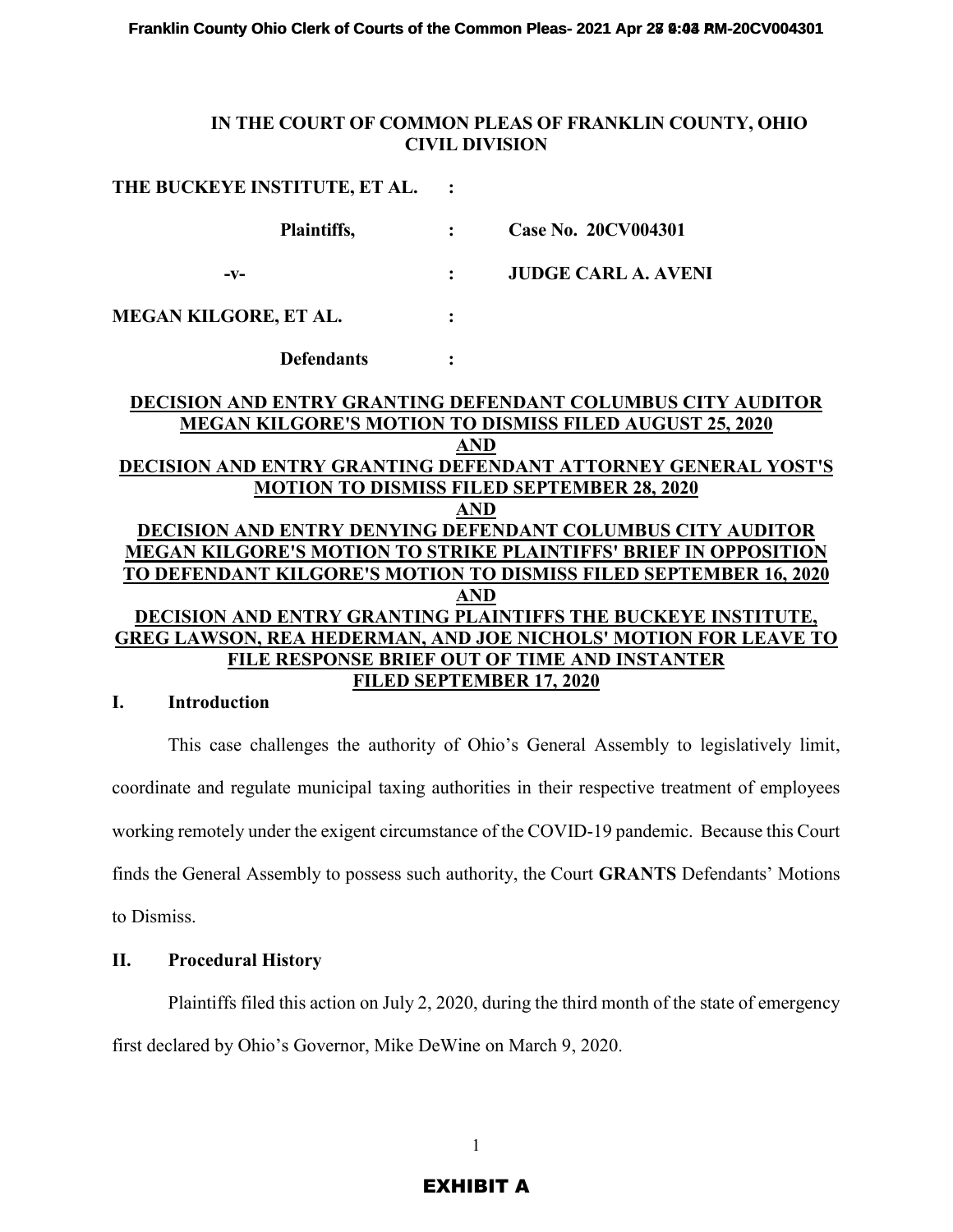On August 25, 2020, Defendant Megan Kilgore, Columbus City Auditor, filed a Motion to Dismiss Plaintiffs' Complaint. On September 9, 2020, Plaintiffs The Buckeye Institute, Greg Lawson, Rea Hederman, and Joe Nichols filed a Memorandum in Opposition. On September 16, 2020, Defendant Kilgore filed a Motion to Strike Plaintiffs' Memorandum in Opposition. In addition, Defendant Kilgore filed a Reply in support of her Motion to Dismiss. On September 17, 2020, Plaintiffs filed a Memorandum in Opposition to Plaintiffs' Motion to Strike, and a Motion for Leave to File Response Brief Out of Time and Instanter. On September 18, 2020, Defendant Kilgore filed a Memorandum in Opposition to Plaintiffs' Motion for Leave to File Response Brief Out of Time and Instanter. On September 23, 2020, Plaintiffs filed a Sur-reply. On September 28, 2020, Defendant Ohio Attorney General Dave Yost filed a Motion to Dismiss wherein he joined Defendant Kilgore's Motion to Dismiss. On September 30, 2020, Plaintiffs filed a Memorandum in Opposition to Defendant Yost's Motion to Dismiss. On October 7, 2020, Defendant Yost filed a Reply in support of his Motion to Dismiss. On November 12, 2020, Defendant Yost filed a Notice of Supplemental Authority.

#### **III. Statement of the Case**

On March 22, 2020, in response to the unprecedented public health emergency of the COVID-19 pandemic, Ohio's State Director of Health issued an Order directing that "all individuals currently living within the State of Ohio… stay at home or at their place of residence." The following week, on March 27, 2020, Ohio's General Assembly passed Section 29 of HB 197. This temporary law sought to regulate and limit the disruption and uncertainty that the statewide Stay-at-Home Order would otherwise have on municipal taxation, by establishing a uniform set of equally statewide rules applicable for the duration of the emergency. To that end, Section 29 of HB 197 treated remote work performed under the Stay-at Home Order as if it had occurred at the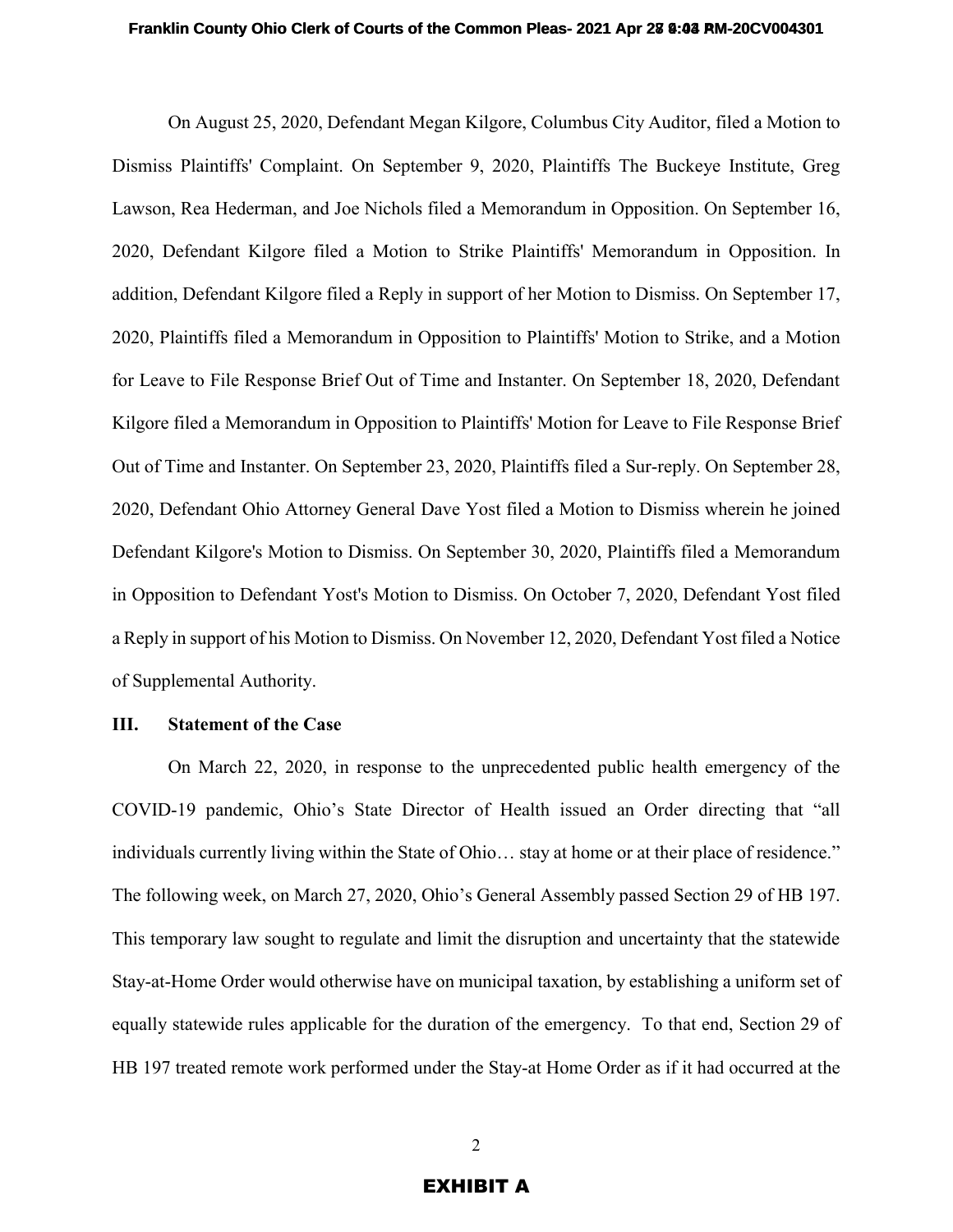employee's principal place of business. Specifically, Section 29 of HB 197 provides that "during the period of emergency declared by Executive Order 2020-01D, issued on March 9, 2020, and for thirty days after the conclusion of that period," for municipal income tax purposes, "any day on which an employee performs personal services at a location, including the employee's home, to which the employee is required to report for employment duties because of the declaration shall be deemed to be a day performing personal services at the employee's principal place of work." Am, Sub. H.B. 197, § 29.

On July 2, 2020, Plaintiffs The Buckeye Institute, Greg Lawson, Rea Hederman, and Joe Nichols filed a declaratory judgment action against Defendant Columbus City Auditor and the Ohio Attorney General, challenging Section 29 of HB 197. Plaintiffs Lawson, Hederman, and Nichols are all employees of Plaintiff The Buckeye Institute, which is headquartered in downtown Columbus, Ohio (See Compl. at ¶¶ 8, 14, 16, 18.) Plaintiffs allege that, due to the Ohio Department of Health's March 2020 stay-at-home order, they worked from their non-Columbus area homes instead of traveling to The Buckeye Institute's Columbus headquarters. (*Id.* at ¶¶ 7, 14-19.) Plaintiffs further allege that Section 29 of HB 197 forces each of them to pay municipal income taxes to the City of Columbus at a higher rate than the suburbs in which they reside and worked during the pandemic. (*Id.* at ¶ 54.)

Plaintiffs' Complaint asserts Section 29 of HB 197 violates Plaintiffs' due process rights protected by the Ohio and United States Constitution. Specifically, Plaintiffs allege:

In this case, the City of Columbus, pursuant to authority purportedly arising under Sec. 29 seeks to tax income of nonresidents that was earned outside the city limits, where there is neither nexus nor fiscal relation between the city and the income being taxed.

(*Id.* ¶ 48.) As a result, Plaintiffs "seek a declaration that the City of Columbus's taxing of nonresidents on income earned outside of the City of Columbus is unconstitutional." (*Id.* at  $\P$  47,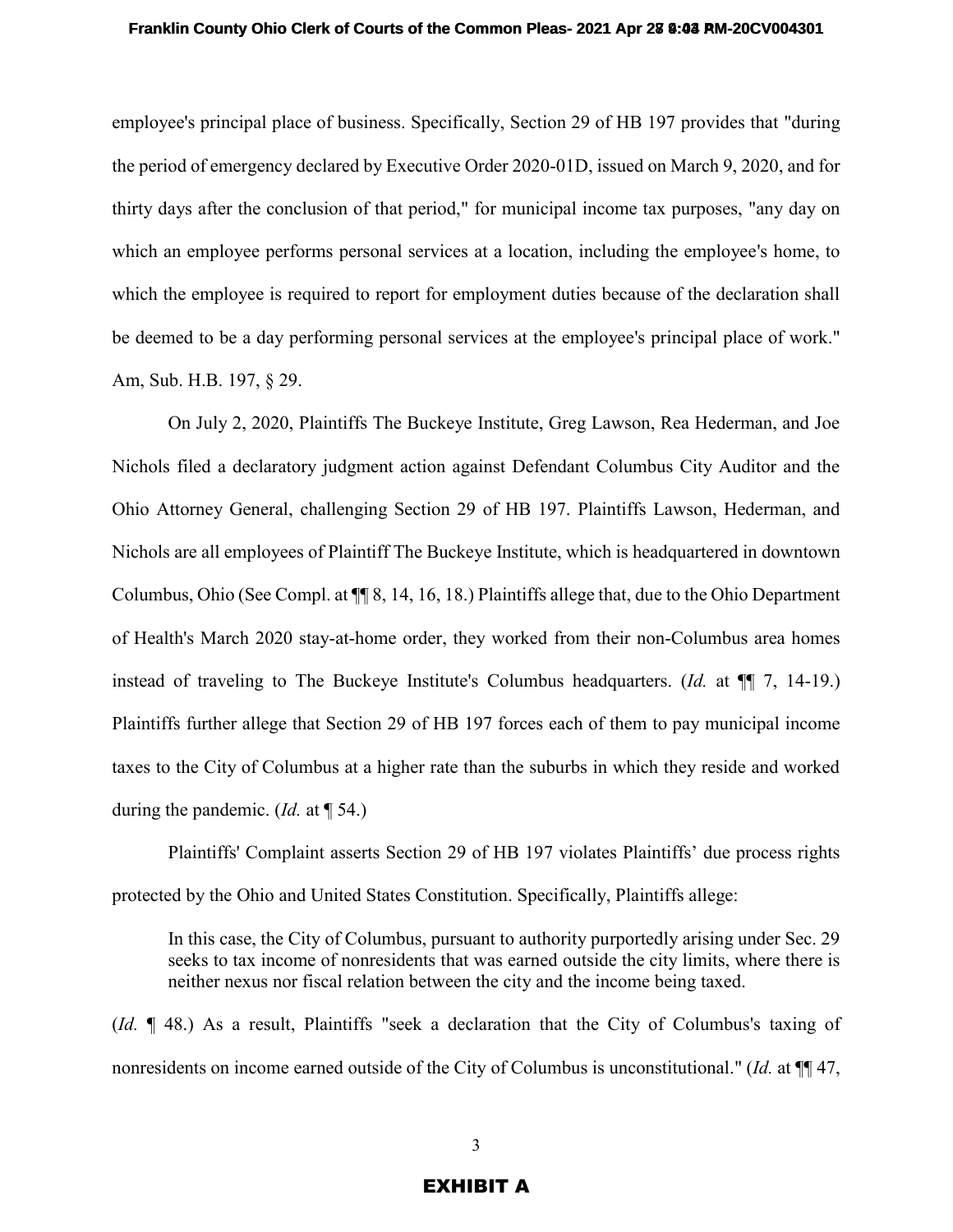53.) In addition, Plaintiffs seek a refund from the City of Columbus of the taxes they paid to Columbus while working exclusively from home during the pandemic. Finally, Plaintiffs seek to enjoin the City of Columbus from collecting future taxes on income earned outside Columbus while Section 29 of HB 197 remains in force. (*Id.* ¶ 62.)

#### **IV. Standard of Review**

A motion to dismiss for failure to state a claim upon which relief can be granted pursuant to Civil Rule 12(B)(6) tests the sufficiency of the pleading. *Harvest Credit Mgmt. VII v. Ryan*, 10th Dist. No. 09AP-1163, 2010-Ohio-5260, ¶ 4. In construing a claim for purposes of a Civ. R. 12(B)(6) motion, it is presumed that all factual allegations in the claim are true, and it must appear beyond doubt that a party can prove no set of facts warranting recovery. *O'Brien v. Univ. Community Tenants Union, Inc.*, 42 Ohio St.2d 242, 327 N.E.2d 753 (1975), syllabus*.* As such, "all reasonable inferences must be drawn in favor of the nonmoving party." *Byrd v. Faber,* 57 Ohio St.3d 56, 60, 565 N.E.2d 584 (1991).

### **V. Discussion**

## **A. Defendant Kilgore's Motion to Strike and Plaintiffs' Motion for Leave to file a Memorandum in Opposition to Defendant Kilgore's Motion to Dismiss.**

As a preliminary matter, before the Court turns to the substance of Defendants' Motions to Dismiss, the Court will address Defendant Kilgore's Motion to Strike filed September 16, 2020 and Plaintiffs' Motion for Leave to File Response Brief Out of Time and Instanter filed September 17, 2020. Defendant Kilgore seeks to strike Plaintiffs' Memorandum in Opposition to her Motion to Dismiss on the grounds that Plaintiffs' response was filed one day late.

In applying the basic tenet of Ohio jurisprudence that cases should be decided on their merits, a court may, in its discretion, accept late responses to a motion. See *Perotti v. Ferguson*, 7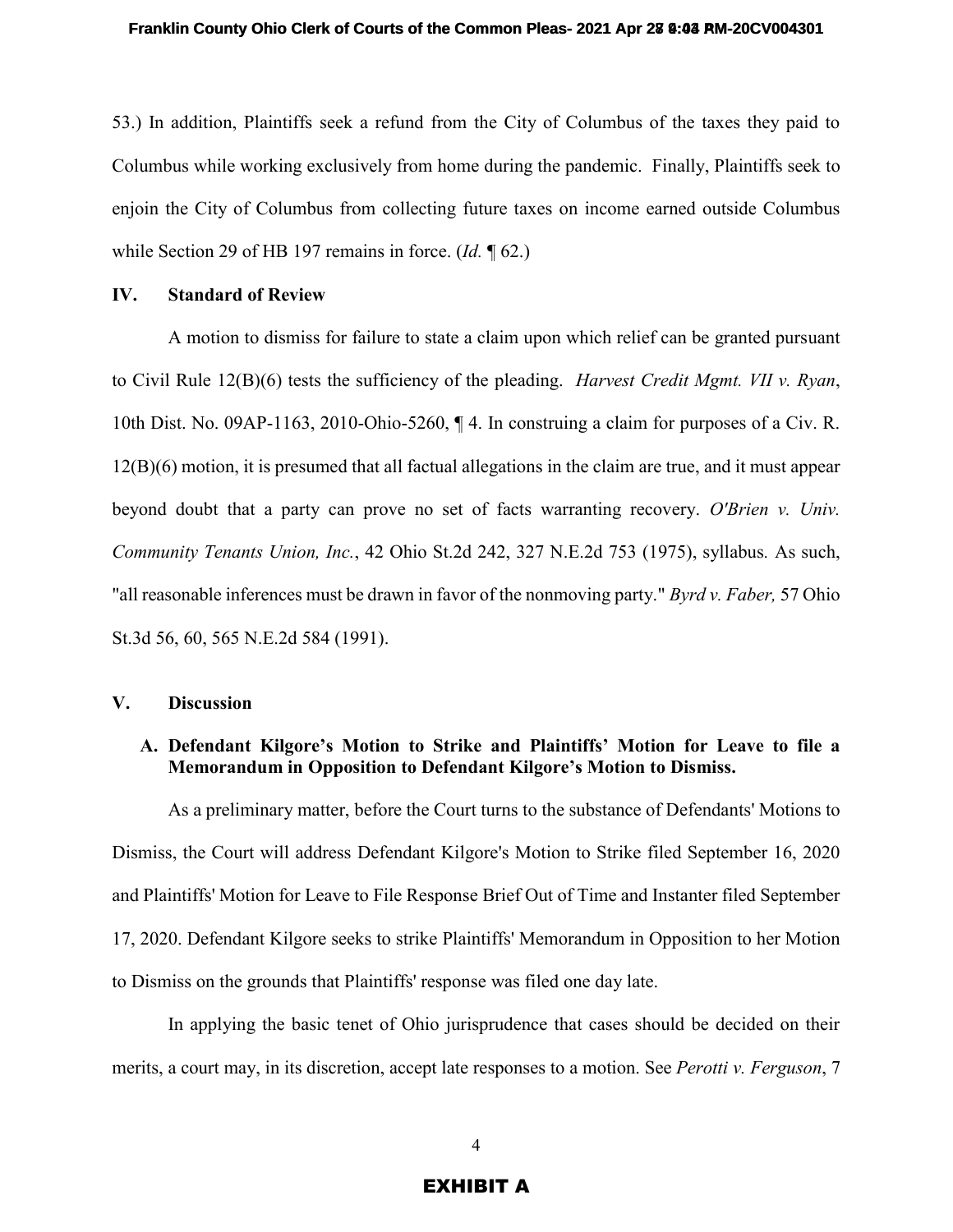Ohio St.3d 1, 454 N.E.2d 951 (1983). Thus, leave should be granted to file untimely responses if it will aid in presenting the merits of the case, and the party who obtained the admission will not be prejudiced. *See Cleveland Trust Co. v. Willis* (1985), 20 Ohio St.3d 66, 67.

Accordingly, the Court **DENIES** Defendant Kilgore's Motion to Strike and **GRANTS**  Plaintiffs' Motion for Leave to File Response Brief Out of Time and Instanter.

#### **B. Defendants' Motions to Dismiss**

1. Ohio's General Assembly has temporally and geographically regulated municipal taxes as part of a statewide coordinated framework even before the exigent circumstances of the COVID-19 pandemic.

Plaintiffs' Complaint seeks a declaratory judgment that Section 29 of HB 197 is unconstitutional on the grounds that it violates Plaintiffs' due process rights under the U.S. and Ohio Constitutions. Initially, the Court notes that Section 29 of HB 197 is not unprecedented. Ohio law has long recognized that an employee may temporarily work outside of the employee's principal place of work during the tax year and yet be subject to an annual tax by the municipality where the employee's principal place of work is located. R.C. 718.011, which concerns municipal income taxes, contains a procedure for employees who occasionally work from home.

Under the 20-day rule, municipal income tax must be withheld for the employee's principal place of work for the first 20 days an employee works in another Ohio municipality; *i.e.,* the nonprincipal place of work municipality. After the first 20 days, municipal income tax must be withheld and paid to the employee's nonprincipal place of work municipality. The 20-Day Rule authorizes the municipality in which the employee is required to report for employment duties "on a regular and ordinary" basis to retain the power to tax employees working elsewhere. At the same time, the 20-Day Rule limits the power of the municipality in which the employee is working, by not allowing the municipality to impose a tax. Simply put, the Ohio General Assembly has long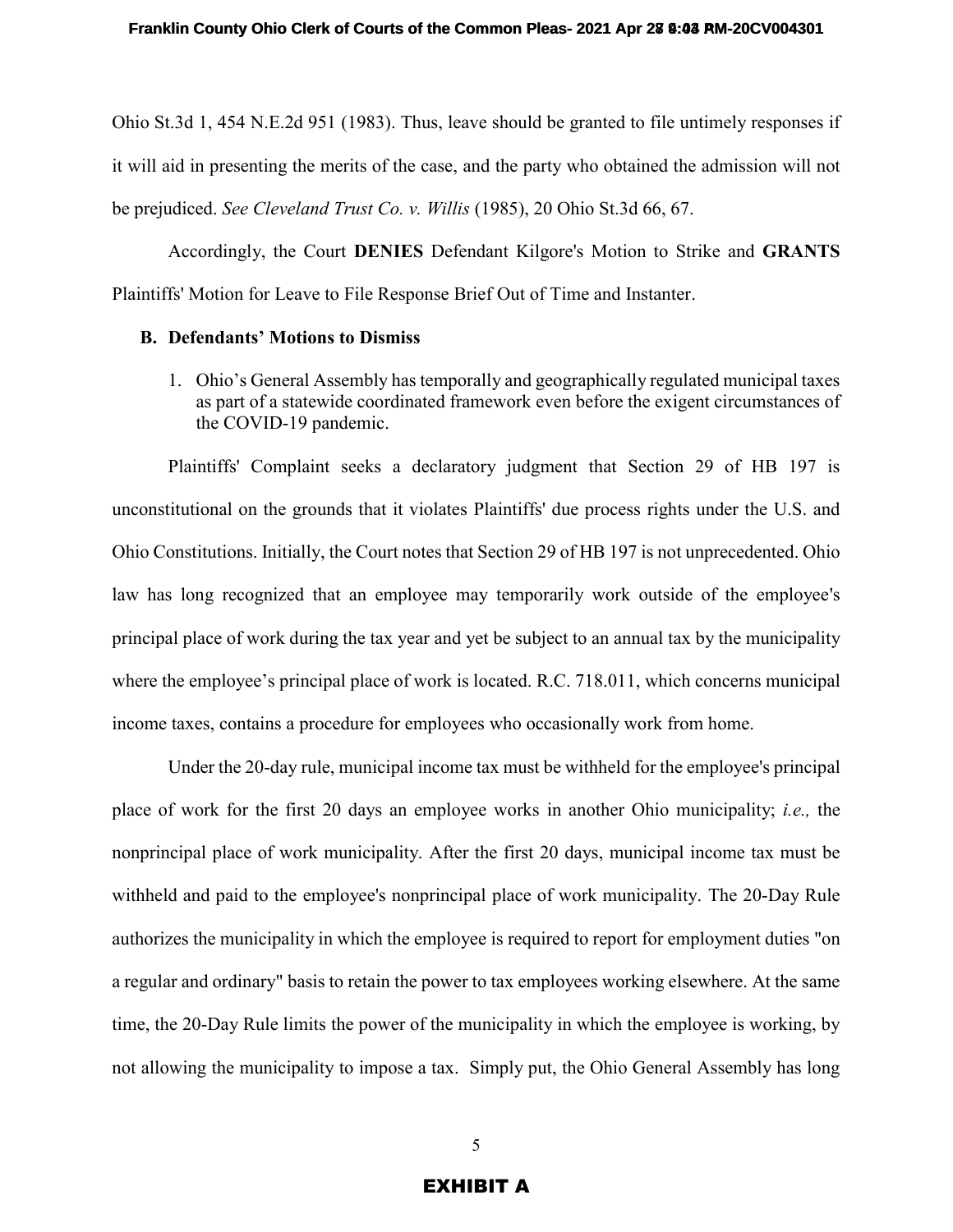regulated municipal taxing authority, both temporally and geographically, even before the exigent circumstances of the COVID-19 pandemic.

2. Ohio's statutes enjoy a presumption of constitutionality.

Nevertheless, Plaintiffs assert that Section 29 of HB 197 violates their due process rights. This is a difficult argument to sustain for several reasons. As an initial matter, every enactment of the General Assembly enjoys a presumption of constitutionality. *Haight v. Minchak*, 146 Ohio St.3d 481, 2016-Ohio-1053, ¶ 11. "[B]efore a court may declare [a statute] unconstitutional it must appear beyond a reasonable doubt that the legislation and constitutional provisions are clearly incompatible." *Id.,* quoting *State ex rel. Dickman v. Defenbacher*, 164 Ohio St. 142, 128 N.E.2d 59 (1955), paragraph one of the syllabus. Courts have a duty to liberally construe statutes in order to save them from constitutional infirmities. *Id.,* citing *Desenco, Inc. v. Akron*, 84 Ohio St.3d 535, 538, 1999 Ohio 368, 706 N.E.2d 323 (1999); *Eppley v. Tri-Valley Local Sch. Dist. Bd. of Educ.*, 122 Ohio St.3d 56, 2009-Ohio-1970, 908 N.E.2d 401, ¶ 12.

Moreover, "[t]he party challenging the constitutionality of the statute bears the burden of proving its constitutional infirmity." *Id.,* quoting *Univ. Hts. v. O'Leary*, 68 Ohio St.2d 130, 429 N.E.2d 148 (1981). This is a particularly significant burden, because "the General Assembly may pass any law *unless it is specifically prohibited* by the state or federal Constitutions." *Id.*, quoting *State ex. Rel. Jackman v. Cuyahoga Cty. Court of Common Pleas*, 9 Ohio St.2d 159, 162, 224 N.E.2d 906 (1967)(emphasis added).

3. The Ohio General Assembly enjoys broad powers of intrastate taxation.

Indeed, this presumption of legislative regularity is particularly robust in the area of a state's wholly internal powers of taxation. As the United States Supreme Court observed long ago, "[t]he right of the several States to exercise the widest liberty with respect to the imposition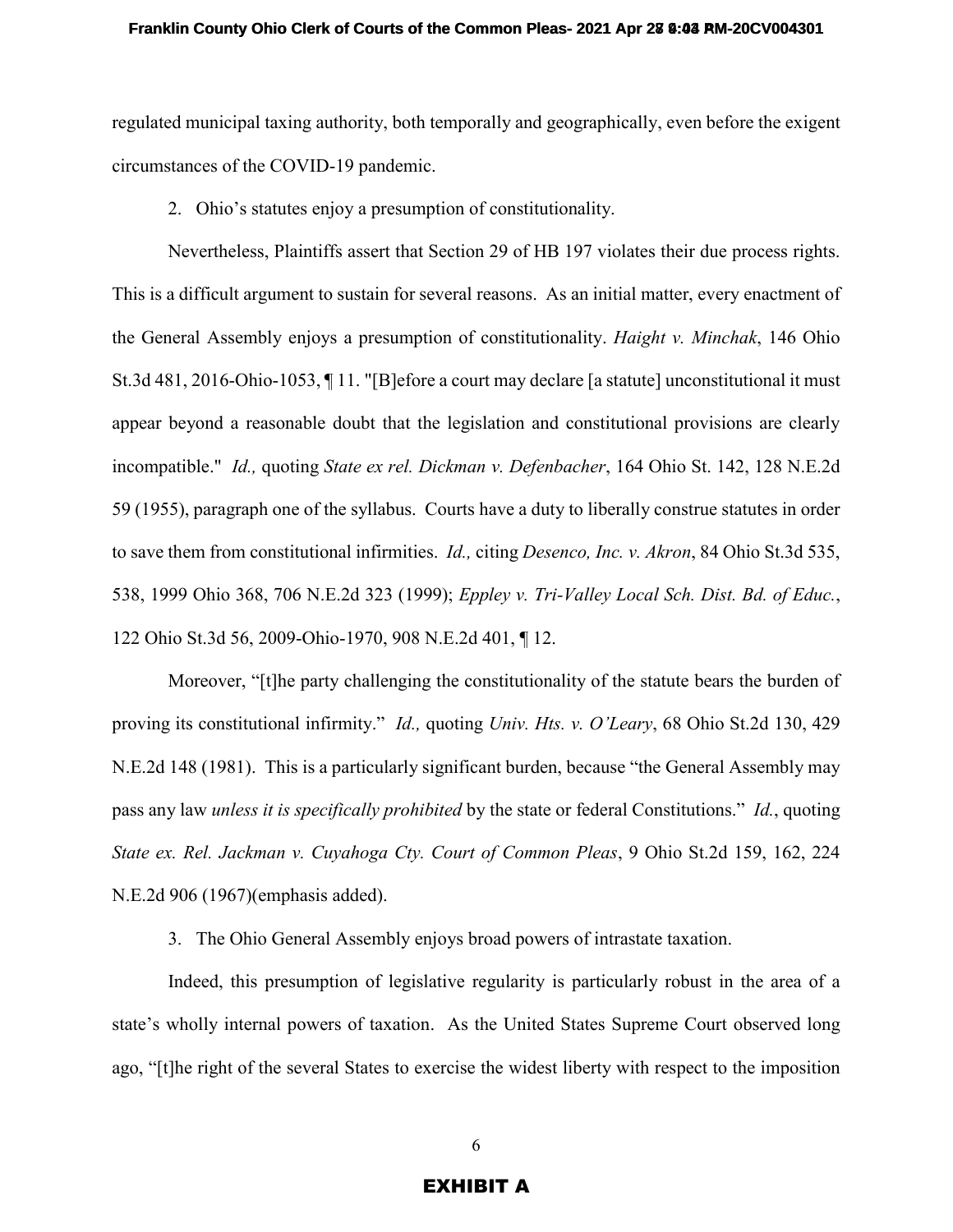of internal taxes has always been recognized in the decisions of the Court." *Schaffer v. Carter,* 252 U.S. 37, 51 (1920). *Accord, Oklahoma Tax Comm'n v. Chickasaw Nation,* 515 U.S. 450, 463 (1995)(noting that the Due Process Clause "allows a State to tax all the income of its residents, even income earned outside the taxing jurisdiction"). As the Ohio Supreme Court similarly observed, "[a] state's taxing authority may be exercised over all of a resident's income based upon the state's *in personam* jurisdiction over that person." *Corrigan v. Testa*, 149 Ohio St.3d 18, 2016- Ohio-2805, ¶ 31. *Accord Ohio Apt. Assn. v. Levin*, 127 Ohio St.3d 76, 2010-Ohio-4414, ¶ 35 ("the assessment of taxes is fundamentally a legislative responsibility, with the result that '[t]his already deferential standard is especially deferential in the context of classifications arising out of complex taxation law.'") (quoting *Park Corp. v. City of Brook Park*, 102 Ohio St.3d 166, 2004-Ohio-2237,  $\P$  23).

Against this backdrop, Plaintiffs build their due process challenge here primarily on two Ohio Supreme Court cases involving the wholly separate question of *interstate* taxation. (*See, e.g., Hillenmeyer v. Cleveland Bd. of Rev., 144 Ohio St.3d 165, 2015-Ohio-1623, 41 N.E.3d 1164*; and *Willacy v. Cleveland Bd. of Income Tax Rev.*, 159 Ohio St.3d 383, 2020-Ohio-314, 151 N.E.3d 561). Neither is apposite for the facts at hand.

*Hillenmeyer* concerned the city of Cleveland's taxing of former Chicago Bears linebacker Hunter T. Hillenmeyer, an Illinois resident who worked for an Illinois corporation with no Cleveland office. In so doing, the *Hillenmeyer* court admittedly analyzed work performed both inside and outside of Cleveland; but did so solely in the context of *interstate* taxation. (*See, e.g., id.,* at ¶ 40) ("In guarding against *extraterritorial* taxation, 'the Due Process Clause places two restrictions on a state's power to tax income generated by the activities of an *interstate* business.'")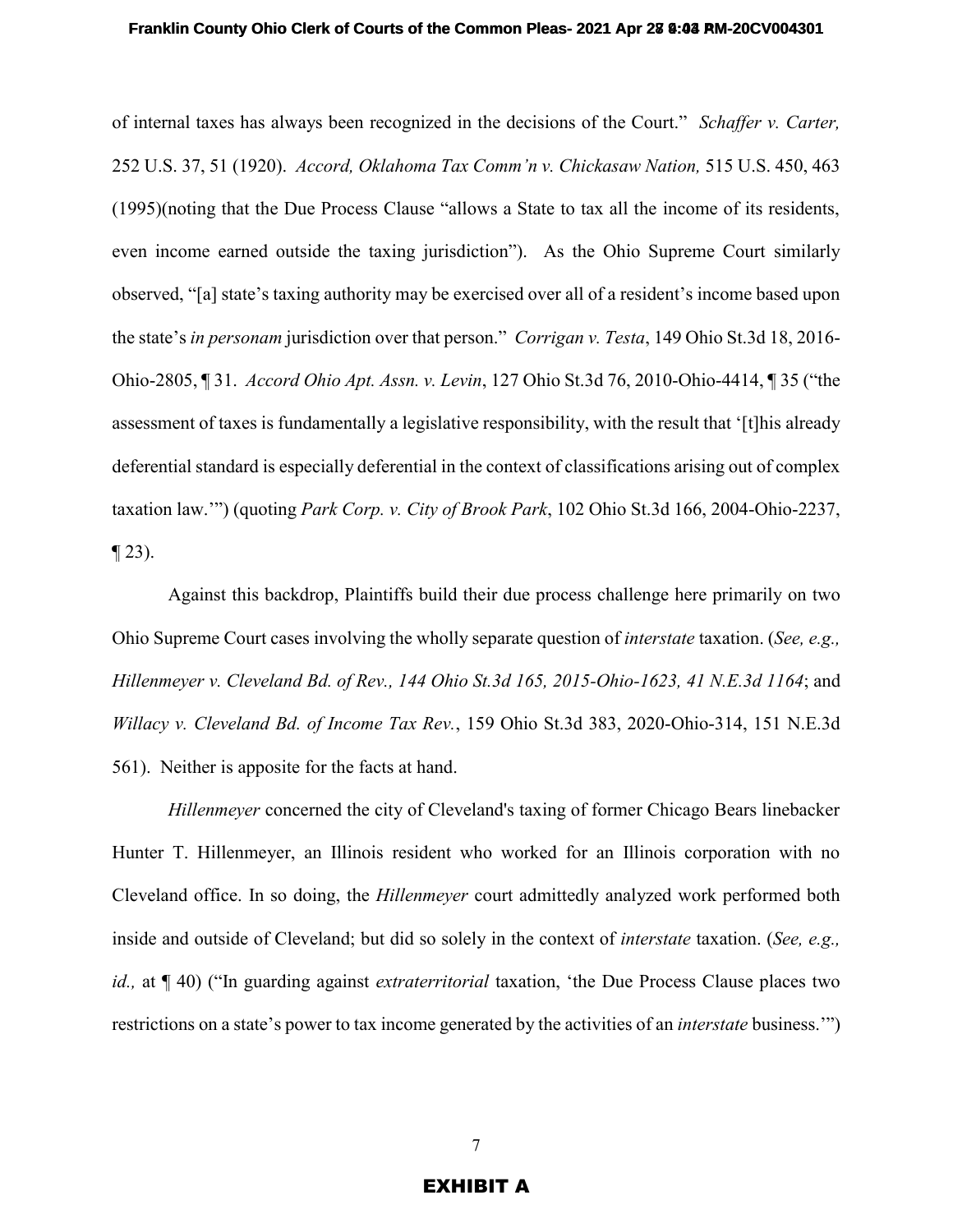(emphasis added). Similarly, the question in *Willacy* was whether the City of Cleveland could tax a *Florida* resident's income from stock options tendered while working in Cleveland.

Plaintiffs contend that *Hillenmeyer* and *Willacy* both stand for the proposition that an individual's Due Process rights are infringed whenever a municipality taxes income earned outside of the taxing municipality's jurisdiction. This argument is misplaced. Neither *Hillenmeyer* nor *Willacy* address the Ohio General Assembly's longstanding power to tax Ohio residents wholly within Ohio's borders, or to set appropriate coordinating limitations between Ohio municipalities for an efficient, organized and coordinated intrastate taxing schema.

Here, the municipal tax is an annual tax based on the principle place of employment as declared at the beginning of the year. Regardless of where Plaintiffs perform their work, the income they receive comes from the fact that the work they perform benefits their employer who is located in Columbus. The Court finds the General Assembly enjoys the authority to establish municipal income allocation rules among Ohio taxing authorities in order to efficiently and uniformly coordinate intrastate taxation of Ohio residents. As a general principle, Ohio courts have interpreted the Ohio Constitution to allow the General Assembly to regulate municipal taxation where necessary to police taxation among municipalities. *Cincinnati Imaging Venture v. City of Cincinnati*, 116 Ohio App.3d 1, 2, 686 N.E.2d 528 (1st Dist.1996)*.* The Home Rule Amendment to the Ohio Constitution provides the power to impose municipal taxes, expressly subject to the limits and the control of the General Assembly. See Oh. Const. Art. XVIII, § 13; *Cincinnati Imaging Venture, supra*.

Nor is the Court persuaded by Plaintiffs' argument that Section 29 of HB 197 impermissibly *expands* municipal taxing authority, where, under Home Rule, the General Assembly may only act instead to *limit* local power. (*See, e.g.,* Plaintiffs' Memorandum in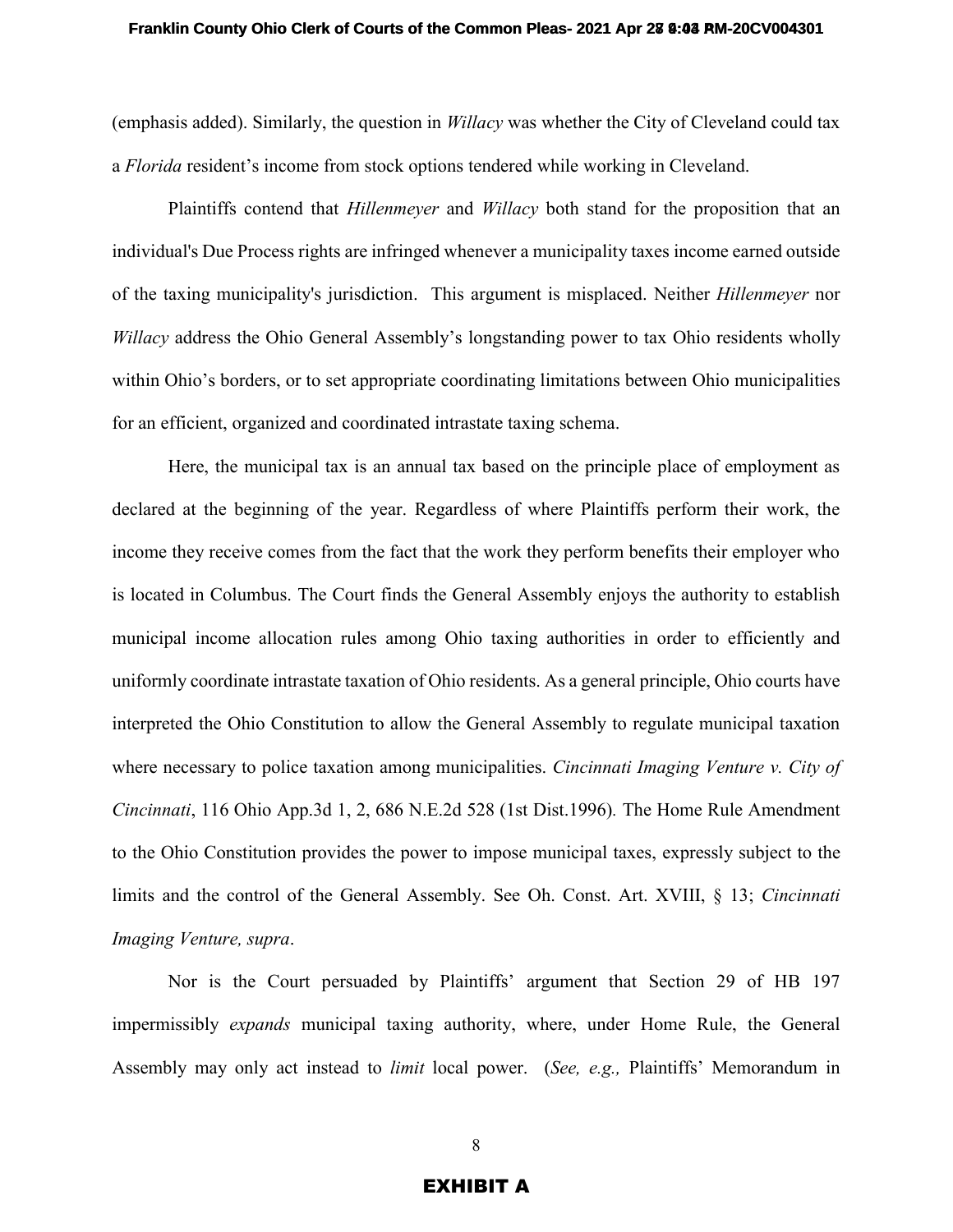Opposition, Sept. 9, 2020, at 10.) Notwithstanding Plaintiffs' characterization, Section 29 of HB 197 is an express limitation on municipal latitude in taxation; providing uniform rules regulating the circumstances in which municipalities can and cannot tax. Whether a municipality gains or loses in any particular instance, they are constrained by the General Assembly's overarching direction and regulation—and thus are limited for purposes of construing Home Rule.

Indeed, this is wholly in keeping with the Ohio Supreme Court's recent assessment in *City* 

*of Athens v. McClain*, Slip Opinion No. 2020-Ohio-5146. As the Court explained:

[w]e hold that the General Assembly's authority to limit the power of municipalities to tax allows it to broadly preempt municipal income taxes and to require that such taxes be imposed in strict accordance with the terms dictated by legislation passed by the General Assembly."

*Id.*, at  $\P$  51.

For each of these reasons, the Court finds the Ohio General Assembly to have acted within its authority by enacting Section 29 of HB 197, thereby legislatively limiting, coordinating and regulating municipal taxing authorities in their respective treatment of employees working remotely under the exigent circumstance of the COVID-19 pandemic.

For the reasons discussed above, Defendant's Motion to Dismiss is hereby **GRANTED,**

and Plaintiffs' Complaint is **DISMISSED WITH PREJUDICE**. This is a final appealable order.

## **IT IS SO ORDERED.**

*Copies to all counsel via electronic filing system.*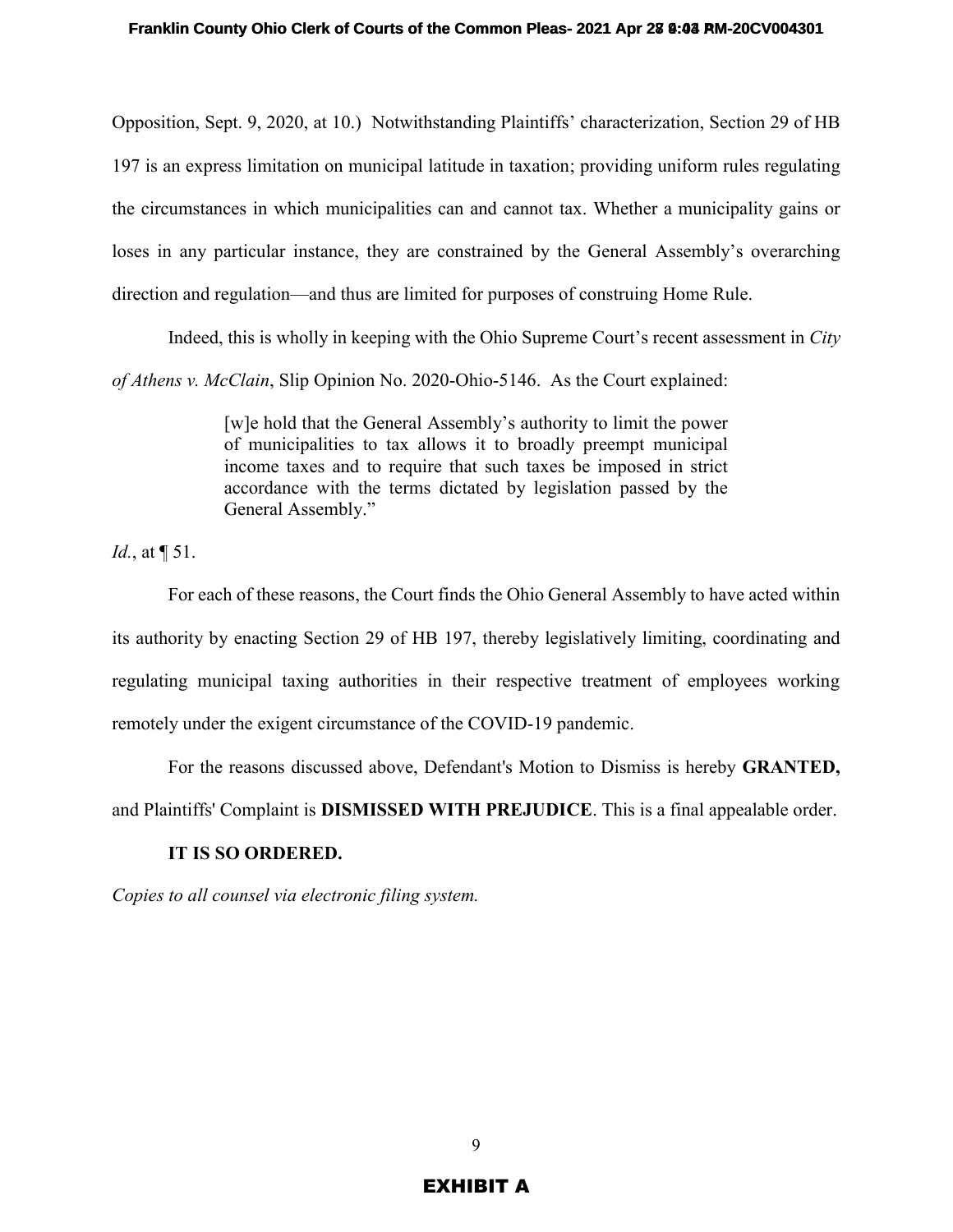## Franklin County Court of Common Pleas

**Date:** 04-27-2021

**Case Title:** THE BUCKEYE INSTITUTE ET AL -VS- COLUMBUS CITY AUDITOR ET AL **Case Number:** 20CV004301

**Type:** ENTRY

It Is So Ordered.

/s/ Judge Carl A. Aveni II

Electronically signed on 2021-Apr-27 page 10 of 10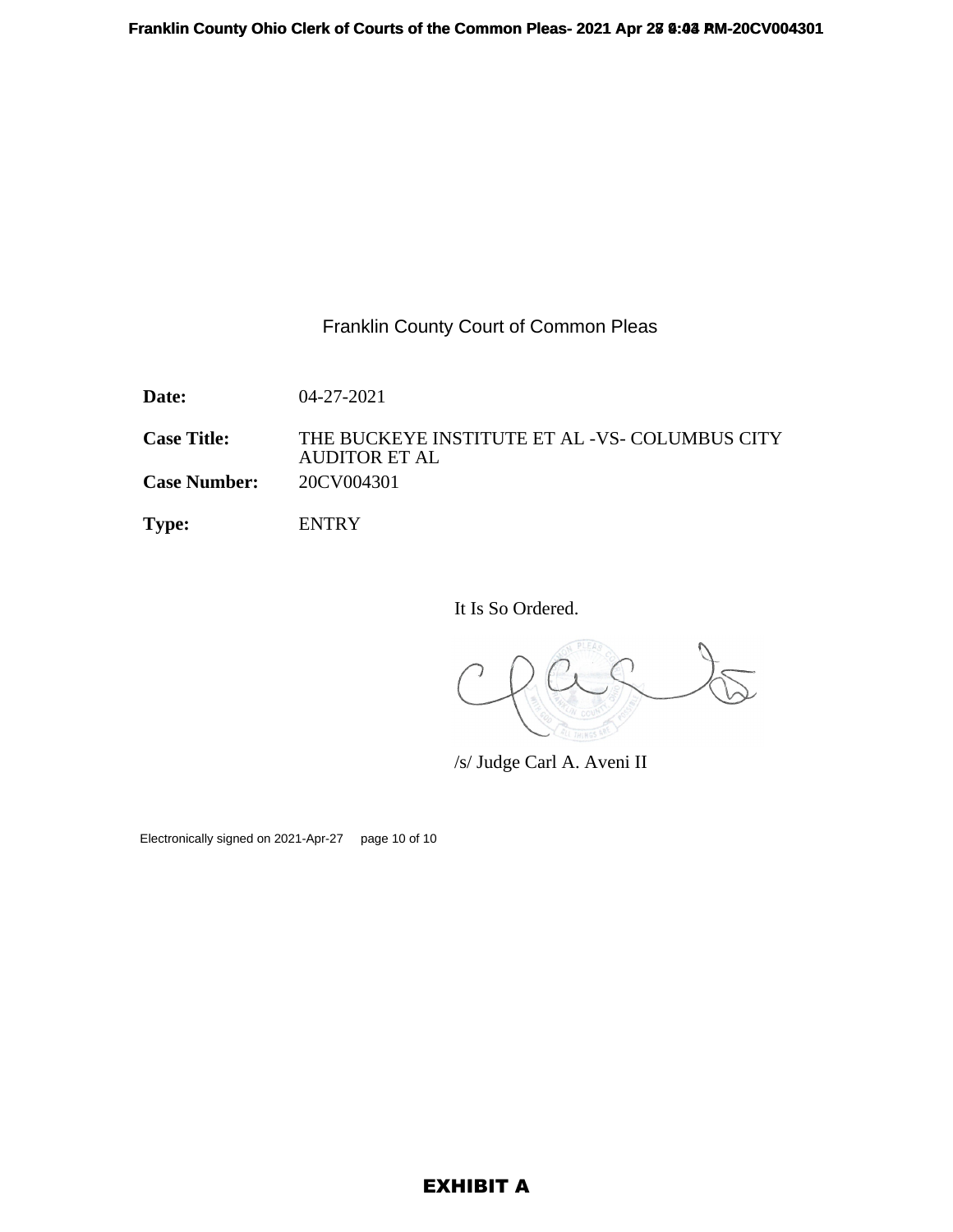Court Disposition

Case Number: 20CV004301

Case Style: THE BUCKEYE INSTITUTE ET AL -VS- COLUMBUS CITY AUDITOR ET AL

Case Terminated: 08 - Dismissal with/without prejudice

Final Appealable Order: Yes

Motion Tie Off Information:

1. Motion CMS Document Id: 20CV0043012021-03-2599980000 Document Title: 03-25-2021-MOTION TO DISMISS - DEFENDANT: OHIO ATTORNEY GENERAL Disposition: MOTION GRANTED

2. Motion CMS Document Id: 20CV0043012021-02-1199970000 Document Title: 02-11-2021-MOTION - DEFENDANT: COLUMBUS CITY AUDITOR - AMENDED AND UNOPPOSED MOTION TO CONSOLID

Disposition: MOTION GRANTED

3. Motion CMS Document Id: 20CV0043012020-09-2899960000 Document Title: 09-28-2020-MOTION TO DISMISS - DEFENDANT: OHIO ATTORNEY GENERAL Disposition: MOTION GRANTED

4. Motion CMS Document Id: 20CV0043012020-09-2399980000 Document Title: 09-23-2020-MOTION FOR LEAVE TO FILE - PLAINTIFF: THE BUCKEYE INSTITUTE

Disposition: MOTION RELEASED TO CLEAR DOCKET

5. Motion CMS Document Id: 20CV0043012020-09-1799970000 Document Title: 09-17-2020-MOTION FOR LEAVE TO FILE - PLAINTIFF: THE BUCKEYE INSTITUTE Disposition: MOTION RELEASED TO CLEAR DOCKET